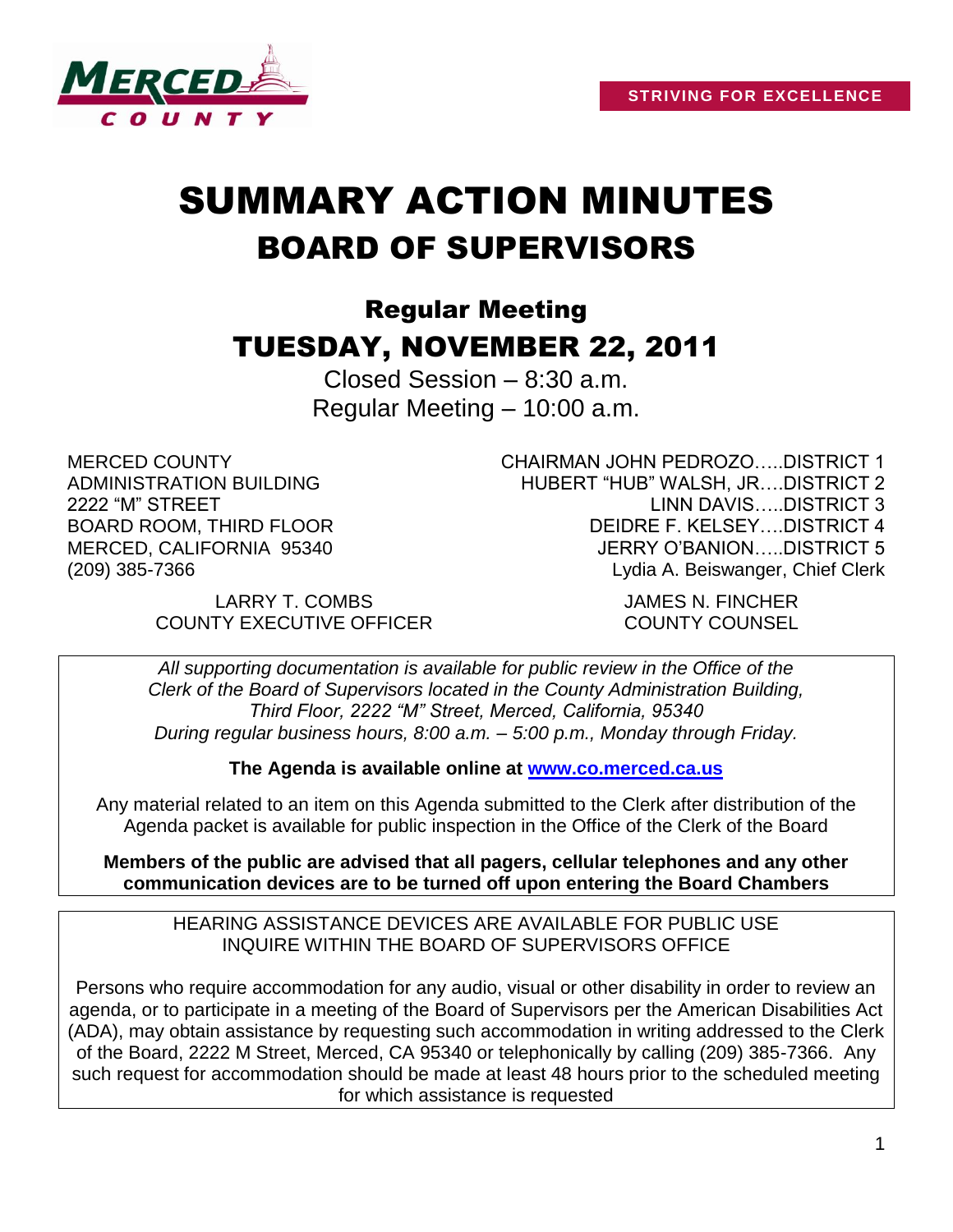The Agenda is divided into three sections:

**CONSENT CALENDAR** – These matters include routine financial and administrative actions and are approved by a single majority vote.

**SCHEDULED ITEMS** – These items are noticed hearings, work sessions and public hearings.

**REGULAR CALENDAR** – These items include significant policy and administration actions. Immediately after approval of the CONSENT CALENDAR, if the time of the hearing of SCHEDULED ITEMS has not arrived, the REGULAR CALENDAR will be considered.

## SCHEDULED ITEMS

## 8:30 A. M. **THE PUBLIC IS INVITED TO SPEAK ON ANY ITEM ON THE AGENDA-TESTIMONY IS LIMITED TO FIVE MINUTES PER PERSON**

**CLOSED SESSION - CONFERENCE WITH REAL PROPERTY NEGOTIATOR:** It is the intention of the Board to meet in Closed Session concerning a Conference with Real Property Negotiator(s) Mark Hendrickson, Director-Commerce, Aviation and Economic Development pursuant to Government Code Section 54956.8 as follows: Castle Properties, Building 1550, 1555, and 1556.

**CLOSED SESSION - CONFERENCE WITH LEGAL COUNSEL - ANTICIPATED LITIGATION:** It is the intention of the Board to meet in Closed Session concerning significant exposure to litigation pursuant to Government Code Section 54956.9(b): One Case

**CLOSED SESSION - CONFERENCE WITH LEGAL COUNSEL - EXISTING LITIGATION:** It is the intention of the Board to meet in Closed Session concerning Existing Litigation pursuant to Government Code Section 54956.9(a): Alys Scoggins v. Greater Yosemite Council, Inc., et al., Merced Superior Court Case No. CV001885.

**CLOSED SESSION:** It is the intention of the Board to meet in Closed Session pursuant to Government Code Section 54957.6 concerning a Conference with County of Merced Staff Negotiators concerning negotiations with American Federation of State, County and Municipal Employees (AFSCME), Units 4, 5, 6 and 8; Independent Employees of Merced County (IEMC), Unit 3; Merced County Lawyers Association, Unit 7; Merced County Sheriff Employee Association (MCSEA), Unit 2; Merced County Law Enforcement Sergeants, Unit P; Deputy Sheriff Association, Unit 10; Non-Safety Corrections, Unit 12; and Probation Supervising Employees, Unit 11.

**THE BOARD RECESSED AT 8:30 A.M. AND RECONVENED AT 10:00 A.M. WITH ALL MEMBERS PRESENT AND THE CHAIRMAN ADVISED DIRECTION WAS GIVEN TO STAFF**

#### **GOVERNMENT CODE SECTION 54950 COMPLIANCE (LATE AGENDA ITEMS)**

10:00 A. M. **PLEDGE OF ALLEGIANCE**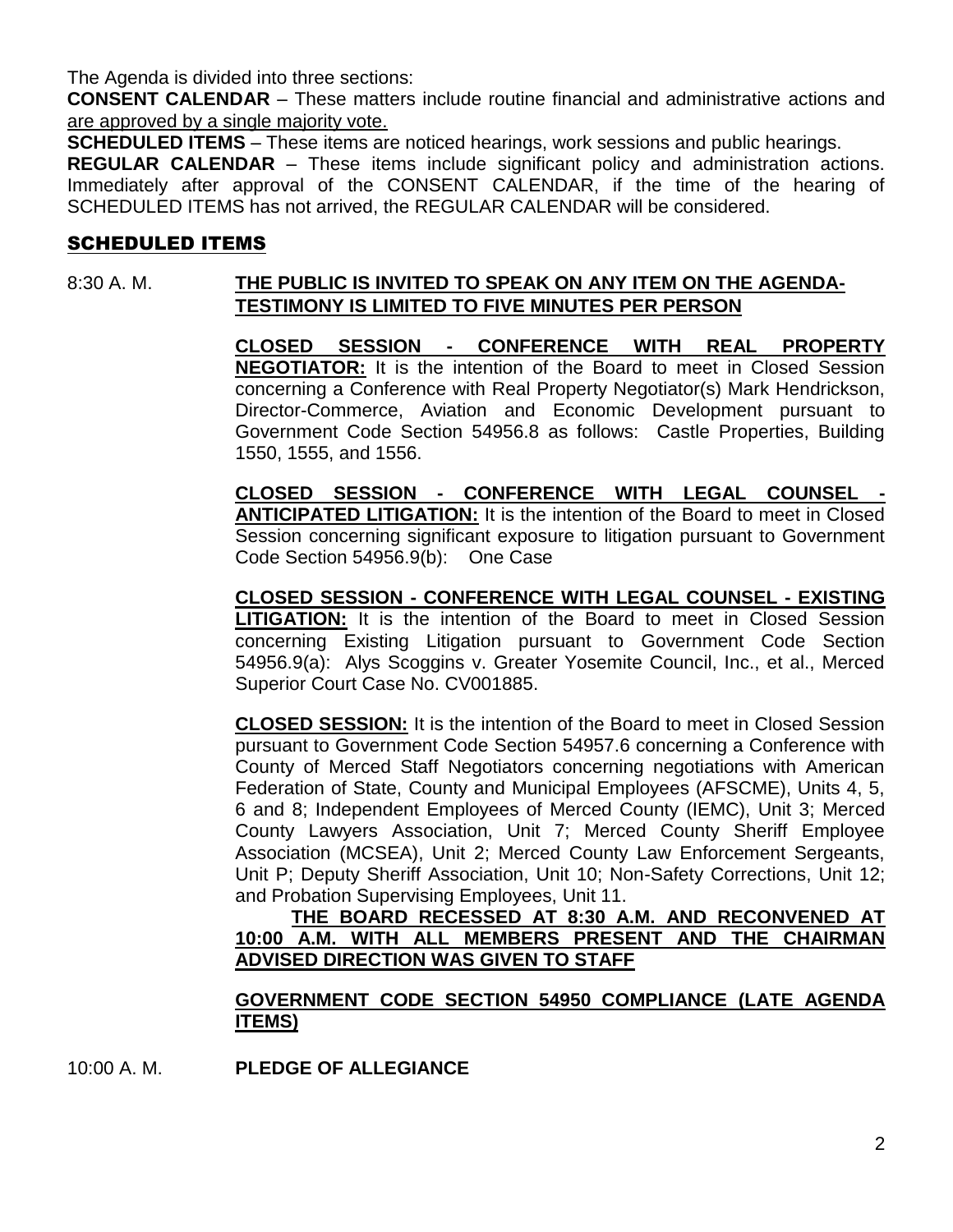**PUBLIC OPPORTUNITY TO SPEAK ON ANY MATTER OF PUBLIC INTEREST WITHIN THE BOARD'S JURISDICTION INCLUDING ITEMS ON THE BOARD'S AGENDA, EXCEPT FOR THOSE ITEMS SPECIFICALLY SCHEDULED AS PUBLIC HEARINGS** (Testimony limited to five minutes per person)

#### **REVIEW BOARD ORDER – SEE PAGE 9**

#### **PRESENTATIONS**

**Beth Knapp - 2011 National Agriscience Teacher of the** Year (Atwater High School)

The Chairman presented Beth Knapp with a Certificate of Recognition.

#### **APPROVAL OF CONSENT AGENDA CALENDAR** (Items #1 - 22) **APPROVED AS RECOMMENDED AYES: ALL**

#### **PLANNING - PUBLIC HEARING**

To consider Major Subdivision Application No. MAS11-001 requesting the Reversion of lots back to acreage in the "Fleming Hills" subdivision originally approved as Application No. MAS04-006 approved by the Planning Commission on September 11, 2004. Said application proposes to revert 25 recorded single-family residential lots and dedicated public roads into one single 28 acre parcel located at the southwest corner of Fleming Road and Herrod Avenue in the Atwater area.

RECOMMENDATION: Determine the application is exempt from CEQA review under Section 15305 - "Minor Alterations in Land Use Limitations" of the California Environmental Quality Act (CEQA) Guidelines based on the two CEQA findings, and Approve Major Subdivision Application No. MAS11-001 based on the 8 findings and subject to the 7 conditions of approval.

## **CONTINUED TO DECEMBER 6, 2011 BOARD MEETING REVIEW BOARD ORDER – SEE PAGE 9 AND 10**

#### **REPORTS/BOARD DIRECTION**

County Executive Officer, County Counsel, Board of Supervisors Members

#### CONSENT CALENDAR (Items # 1 - 22) **APPROVED AS RECOMMENDED AYES: ALL**

#### Public Works

1. Approve Budget Transfer in the amount of \$16,000 for the Water Treatment System CIP to complete the purchase and installation of the controls for the Water Treatment System at John Latorraca Correctional Facility.

#### **Health**

2. Approve and authorize Chairman to sign Amendment to Contract No. 2006302 with Hammon Family Properties for modification to current lease to allow for continuous operation as amended for the period December 1, 2011 to June 30, 2012.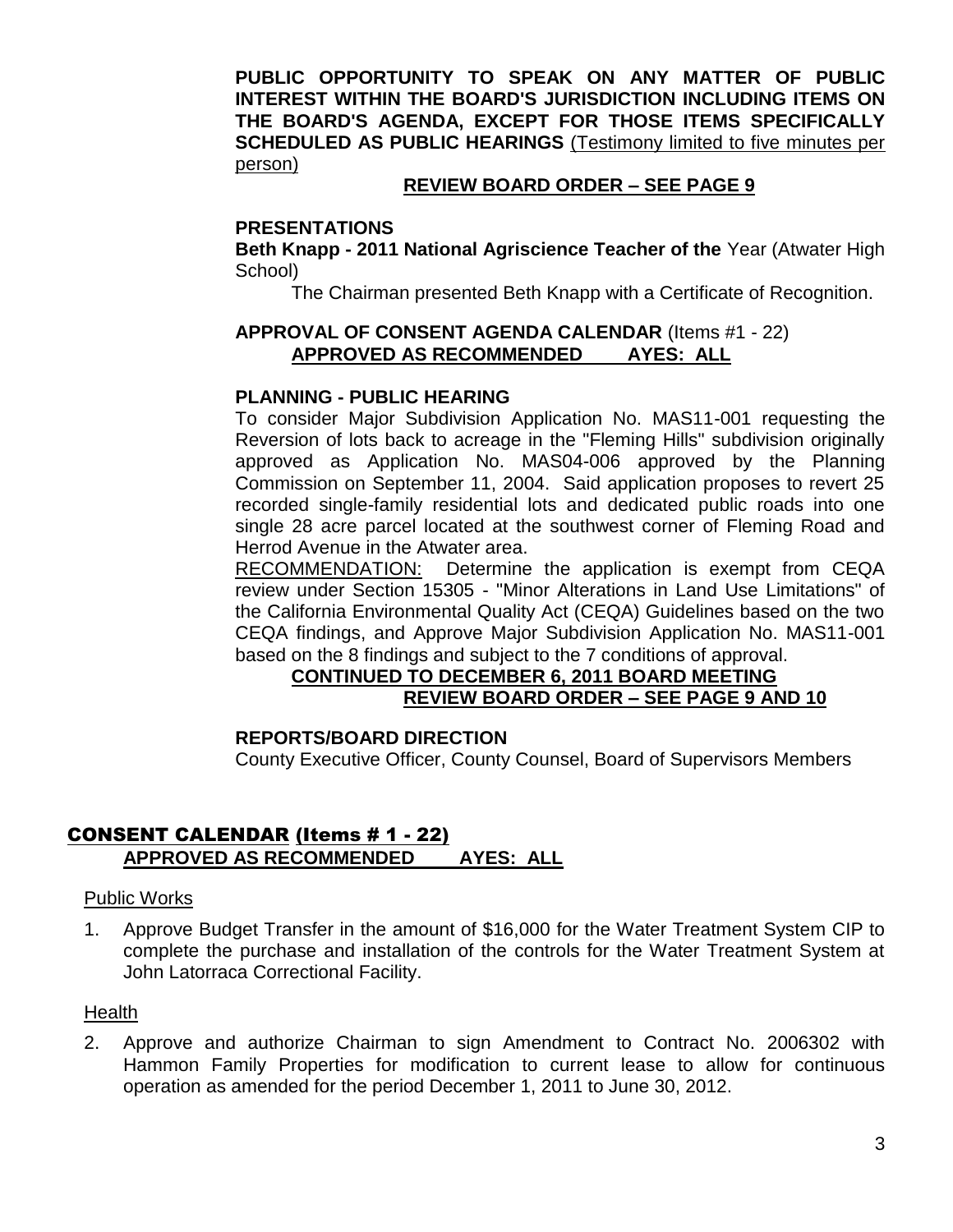3. Approve and authorize Chairman to sign Renewal Contract No. 2007062 with California Dept. of Resources Recycling and Recovery for Solid Waste Local Enforcement Agency Grant Cycle EA22 for FY 2011-12; authorize the Director of Public Health or Designee to sign all payment requests and adopt Resolution.

## **ADOPTED RESOLUTION NO. 2011-182**

## **Sheriff**

- 4. Approve and authorize Chairman to sign Amendment to Contract No. 2010124 with New World Systems for Jail, Records, Dispatch Computer Software for a total amount of \$1,152,574.
- 5. Approve and authorize Chairman to sign Amendment to Contract No. 2005239 with U.S. Department of Justice for 2010/11 Equitable Sharing Agreement for Federal Forfeiture Program.
- 6. Authorize the use of the County Parking Lot located on "M" street and 23rd, on December 6, 2011 from 7:00 a.m. to 1:30 p.m. for the acceptance of donations of toys for "Operation Christmas" toy drive for the disadvantaged children in Merced County.

## Executive Office

7. Act on Claims for Damages received from Ralph Biedermon and Nathanial Copeland as recommended by Risk Management and County Counsel.

## Treasurer-Tax Collector-County Clerk

- 8. Approve and authorize Chairman to sign Renewal Contract No. 2009011 with Franchise Tax Board for Court Ordered Debt Collection Program and reappoint the Treasurer-Tax Collector as Contract Administrator.
- 9. Acceptance of the Quarterly Investment Report for the period of July 1, 2011 to September 30, 2011.

## County Counsel

10. Set a First reading for December 6, 2011, at 10:00 a.m. for a proposed Ordinance Amending County Code Section 1.08 by codifying Ordinance 1887 to adopt new Supervisorial District Boundaries and a Second reading and possible adoption for the proposed ordinance for December 20, 2011.

## Planning

11. Ratify the Participation Agreement between the County of Merced and the Great Valley Center for participation in the Local Government Operation Greenhouse Gas Emission Inventories Program.

## Board Recognition

- 12. Authorize Resolution of Appreciation commending Angela Resendez for 20+ years of service to the County of Merced.
- 13. Authorize Resolution of Appreciation commending Robert King for 14+ years of service to the County of Merced.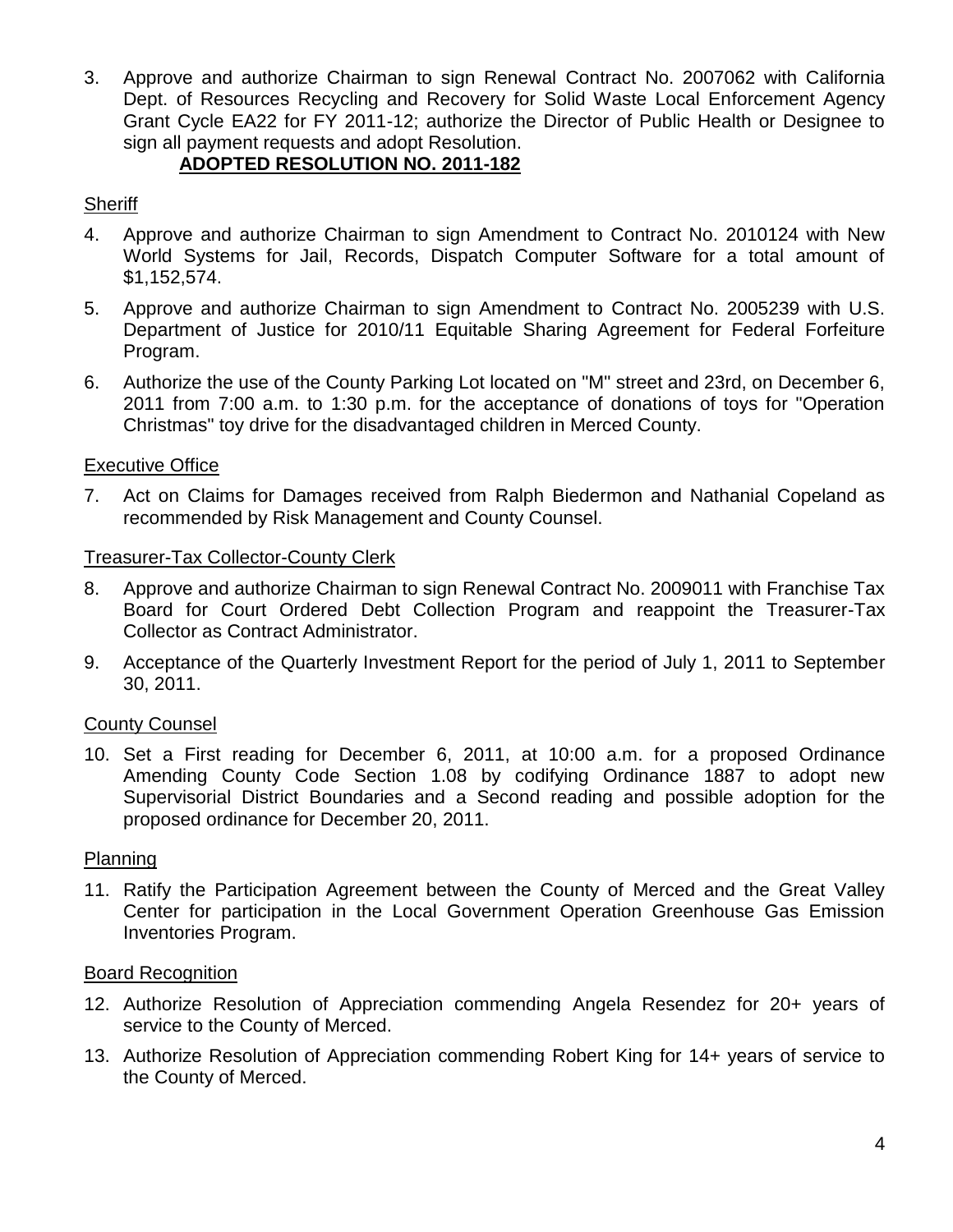- 14. Authorize Resolution of Appreciation commending Guadalupe "Lupe" Acosta for 38+ years of service to the County of Merced.
- 15. Authorize Resolution of Appreciation commending Richard S. Graves for 18+ years of service to the County of Merced.
- 16. Authorize Certificate of Recognition to Diane Parga for 35+ years of service to the County of Merced.
- 17. Authorize Certificate of Recognition to Chuck Baucom for 19+ years of service to the County of Merced.
- 18. Authorize Certificate of Recognition in celebration of Bi-National Health Week October 1 16, 2011.
- 19. Authorize Certificates of Recognition to recipients of 2011 Teacher of the Year and 2011 District Teacher of the Year as follows: 2011 Teacher of the Year, Julie A. Rivard; and 2011 District Teacher of the Year, Austin Worden, Winton School District; Heather Vargas, Gustine Unified School District; Thomas Quiambao, Delhi Unified School District; Karen Patterson, Weaver Union School District; Jonathan A. Fincher, Los Banos Unified School District; Steven Cripe, MCOE/Special Education; and Monica Avila, Merced City School District.
- 20. Authorize Certificate of Recognition to House of Dogz in celebration of Ribbon Cutting.
- 21. Authorize Certificate of Recognition to Hobby Lobby in celebration of Ribbon Cutting.
- 22. Authorize Certificate of Recognition to Jean Okuye for receiving the 2011 California Women for Agriculture Bellringer Award.

## REGULAR CALENDAR

## BOARD ACTION

#### PUBLIC WORKS

23. Authorize Request for Proposal for qualified consultants to provide geotechnical engineering services and authorize Public Works to review proposals and negotiate a preliminary contract to be returned to the Board for approval.

## **APPROVED AS RECOMMENDED AYES: ALL**

#### MENTAL HEALTH

24. Contract with Livingston Community Health Services for placement of clinical staff to provide mental health services at Livingston and Hilmar.

## **AUTHORIZED CONTRACT NO. 2011215 AS RECOMMENDED AYES: ALL**

#### HUMAN SERVICES AGENCY

25. Authorize Administrative Services to prepare and release Request for Proposal for Home Visitor services; select the most responsive provider, negotiate an agreement, and direct HSA to return to the Board for final approval.

## **APPROVED AS RECOMMENDED AYES: ALL**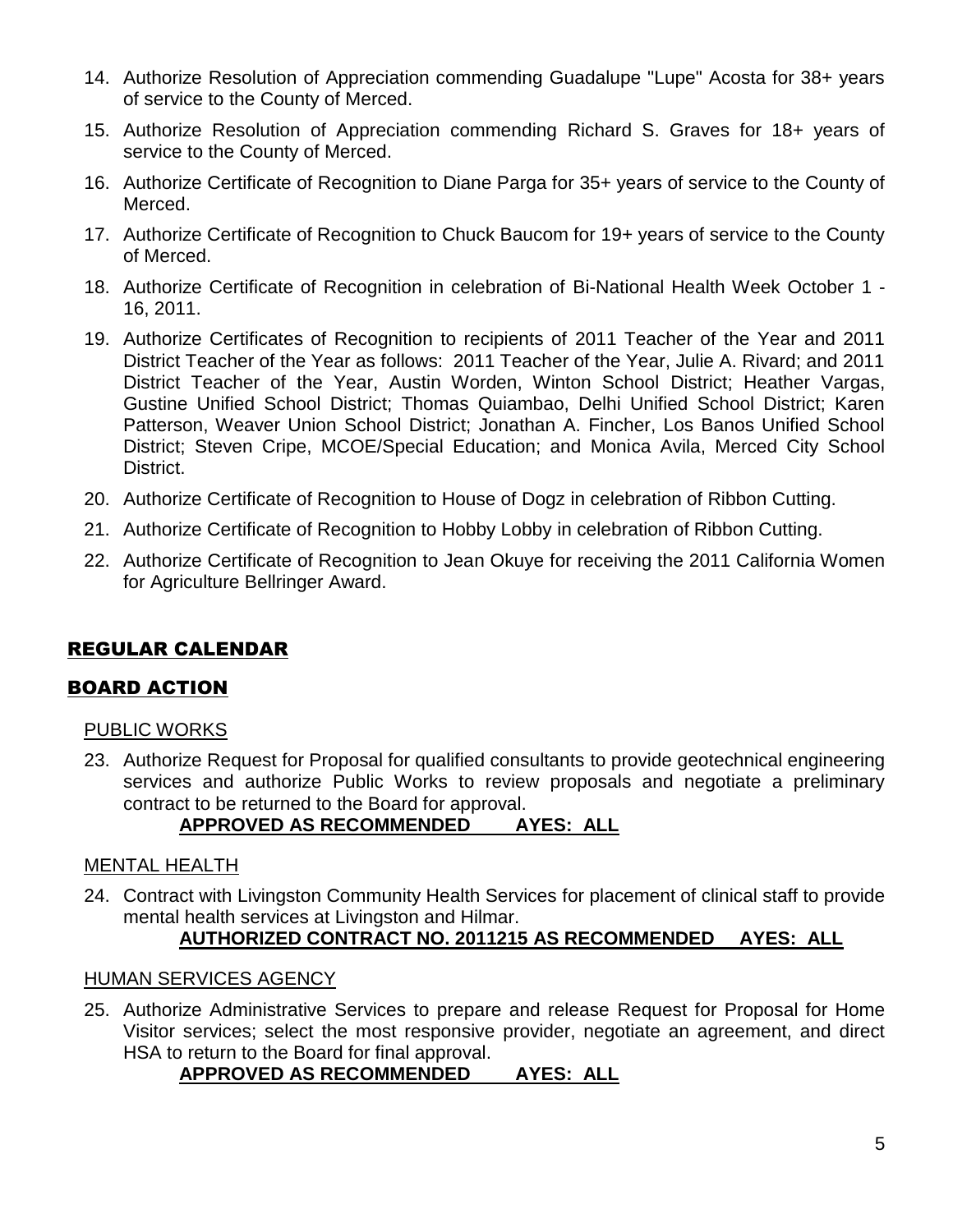26. Approve the designation of 195 computer workstations and 5 printers as surplus property and approve transfer of the title for the computer workstations from HSA to Plainsburg Union Elementary School District (75 workstations), Atwater Elementary School District (50 workstations), and Snelling-Merced Falls School District (70 workstations and 5 printers). **APPROVED AS RECOMMENDED AYES: ALL**

## DEPT. OF ADMIN SERVICES

27. Declare Miscellaneous Office Furniture, assorted office equipment, and miscellaneous supplies identified as Surplus Property (Exhibit A) as recommended and authorize its disposal by approved internet public auction.

## **APPROVED AS RECOMMENDED AYES: ALL**

## LIBRARY

28. Accept donation of \$50,000 from the Estate of Robert Baxter and deposit into the Merced Library Trust Account #02646.

## **APPROVED AS RECOMMENDED AYES: ALL**

29. Approve Budget Transfer in the amount of \$66,630 for the Bookmobile. **APPROVED AS RECOMMENDED AYES: ALL**

## DEPT. OF WORKFORCE INVESTMENT

30. Contract with Stanislaus County Alliance Worknet to provide employment and training related services to local companies in the Renewable and Recyclable sector and approve the necessary budget transfers. (4/5 Vote Required)

## **AUTHORIZED CONTRACT NO. 2011216 AS RECOMMENDED AYES: ALL**

#### HUMAN RESOURCES

31. Ratify the Memorandum of Understanding between Merced County and American Federation of State, County and Municipal Employees (AFSCME) representing bargaining Units 4, 5, 6, & 8 and approve amendments to the Salary Allocation Resolution as outlined in the contract.

## **AUTHORIZED CONTRACT NO. 2011217 AS RECOMMENDED AYES: ALL**

32. Approve furlough program for Unrepresented Management; authorize staff to work with union representatives in coalition setting to identify and implement health insurance plan changes to reduce premiums; and authorize staff to return to the Board with a third tier retirement plan for implementation once negotiations are completed with other bargaining units.

## **APPROVED AS RECOMMENDED AYES: ALL**

- 33. Approve amendment to Memorandum of Understanding between Merced County and the Independent Employees of Merced County (IEMC) representing Bargaining Unit 3. **AUTHORIZED CONTRACT NO. 2011218 AS RECOMMENDED AYES: ALL**
- 34. Ratify the Memorandum of Understanding between Merced County and Merced County Law Enforcement Sergeant's Association (MCLES) representing bargaining Unit 30 and approve amendments to the Salary Allocation Resolution as outlined in the contract.

## **AUTHORIZED CONTRACT NO. 2011219 AS RECOMMENDED AYES: ALL**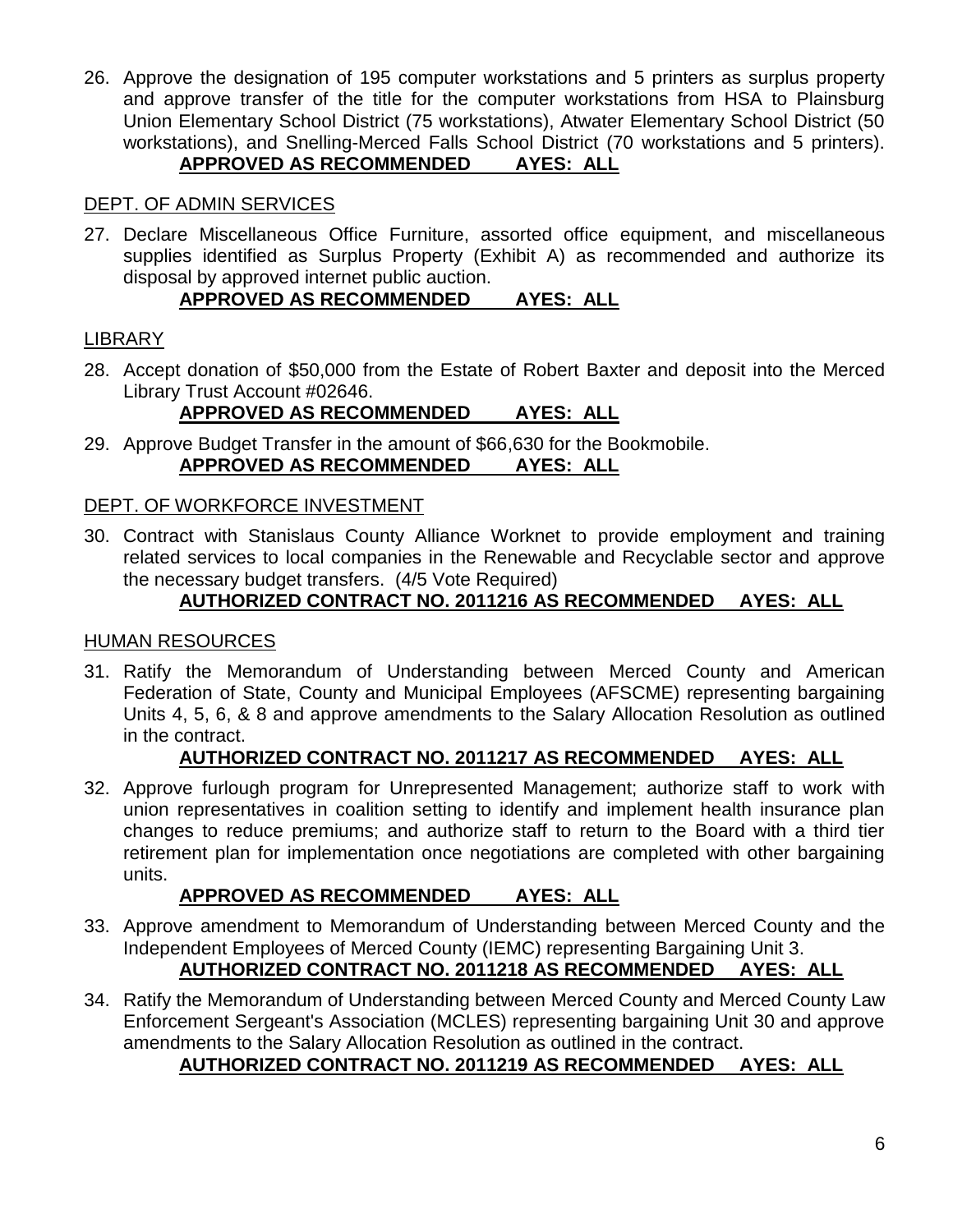#### COUNTY EXECUTIVE OFFICE

35. Adopt Resolution approving remedial action against Merced County Treasurer/Tax Collector/Clerk/Registrar of Voters, Karen Adams.

#### **ADOPTED RESOLUTION NO. 2011-183 AS RECOMMENDED AYES: ALL REVIEW BOARD ORDER – SEE PAGE 10 AND 11**

36. Approve the appointment of Registrar of Voters/Elections from Treasurer/Tax Collector/Clerk Registrar of Voters to the Assessor/Recorder effective immediately; direct staff to obtain Department of Justice pre-clearance authority for the assignment of Registrar of Voters to Assessor/Recorder; authorize a temporary transition pay differential up to a maximum of 7.5%, subject to the approval of the County Executive Officer; adopt amendments to Position and Salary Allocation Resolutions pursuant to Board direction in this item and approve Resolution transferring the County Clerk from the Treasurer/Tax Collector/Clerk to the Assessor/Recorder effective the end of the current Treasurer/Tax Collector's term of office.

#### **ADOPTED RESOLUTIONS NOS. 2011-184(SALARY), 2011-185(POSITION) AND 2011-186(REASSIGNMENT) AS RECOMMENDED AYES: ALL REVIEW BOARD ORDER – SEE PAGE 11 AND 12**

#### BOARD OF SUPERVISORS

37. Authorize Special Board Project Funds-District Four in the amount of \$200 and District One in the amount of \$200 to be forwarded to the Merced County Youth Accountability Board. **APPROVED AS RECOMMENDED AYES: ALL**

#### BOARD APPOINTMENTS

- 38. McSwain Municipal Advisory Council Appoint Darren Olguin to serve until July 26, 2015. **APPROVED AS RECOMMENDED AYES: ALL**
- 39. Local Agency Formation Commission (LAFCo) Reappoint Deidre F. Kelsey to serve until May 7, 2015.

#### **APPROVED AS RECOMMENDED AYES: ALL**

40. Merced County Mosquito Abatement District – Reappoint Greg O'Banion to serve as County Western Rural representative for a four year term until December 31, 2015. **APPROVED AS RECOMMENDED AYES: ALL**

#### BOARD INFORMATION & POSSIBLE ACTION **ACCEPTED AND PLACED ON FILE AYES: ALL**

- 41. Merced Irrigation District re: Notice to Federal Energy Regulatory Commission (FERC), pursuant to 18 CFR S. 5.16(a) and (c), MID, owner and operator of the Merced River Hydroelectric Project FERC Project No. 2179-042, files a Draft Application for New License Major Project - Existing Dam and files Volumes I, II, II, IV and V at the website http://www.merced-relicensing.com/, hardcopies are available at MID, 744 West 20th Street, Merced, CA (place of business), at the Mariposa County Public Library and Merced County Public Library, and by contacting bkelly@mercedid.org.
- 42. State Fish and Game Commission re: Copy of Notice of Proposed Regulatory Action relative to Sections 29, 17 and 127, Title 14, California Code of Regulations relating to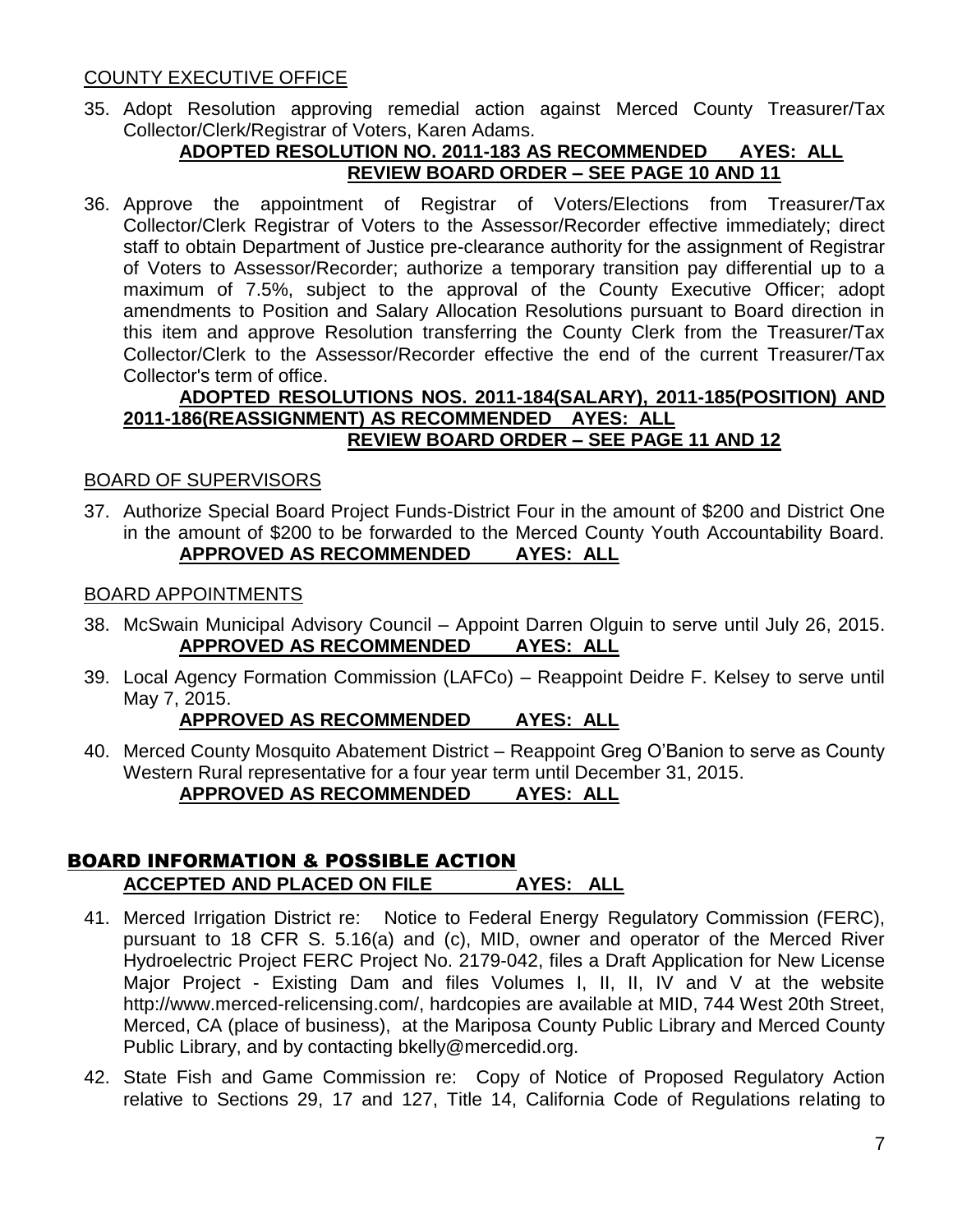Kellet's Whelk (Kelletia kelletii) Sport and Commercial Fisheries which will be published in the California Regulatory Notice Register on October 28, 2011.

- 43. State Wildlife Conservation Board re: Castle Wetland Hydrology Enhancement Project ID: 2011118, Request from Ducks Unlimited, Inc. to enhance approximately 240 acres of wetland habitat on privately owned lands in Merced County.
- 44. Merced County Mosquito Abatement District re: Manager's Report of September 2011.
- 45. Delta Stewardship Council re: Notice of Availability of a Draft Program Environmental Impact Report for the Delta Plan - a legally enforceable, comprehensive, long-term management plan for the Sacramento-San Joaquin Delta and the Suisun Marsh (Delta) that achieves the coequal goals (Water Code Section 85300(a), available for public review and comment for 60 days from November 4, 2011 through and including January 3, 2012.
- 46. Stanislaus County re: Notice of Preparation of a Draft Environmental Impact Report for the West Park Logistic Center Project in the Crows Landing area, public comments to be received at public scoping meetings set for November 10, 2011 in Crows Landing, CA and November 17, 2011 in Modesto, CA.
- 47. State Dept. of Conservation re: Letter to California High Speed Rail Authority response to September 7, 2011 letter of California High-Speed Train Project, Merced to Fresno Section with regard to intention to acquire properties located within agricultural preserves on which to locate the 65-mile long Merced to Fresno Section and recommendations with respect to the project's impacts on agricultural lands.
- 48. State Water Resources Control Board re: Notice of Opportunity to Comment and Notice of Intent to Adopt Revised Draft Statewide Conditional Waiver of Waste Discharge Requirements for Nonpoint Source Discharges Related to Certain Activities on National Forest System Lands in California with public comments to be received by November 21, 2011 by 12 noon with comments to address only revisions to the Waiver.
- 49. State Water Resources Control Board re: Notice of Opportunity to Comment on Proposed Approval of Non-Regulatory Amendments to the Central Valley Water Board Water Quality Control Plans for the Sacramento River and San Joaquin River Basins and the Tulare Lake Basin (Basin Plans) to Provide a Cost Estimate and Potential Sources of Financing for a Long-Term Irrigated Lands Program, public comments must be received by December 2, 2011 by 12 noon.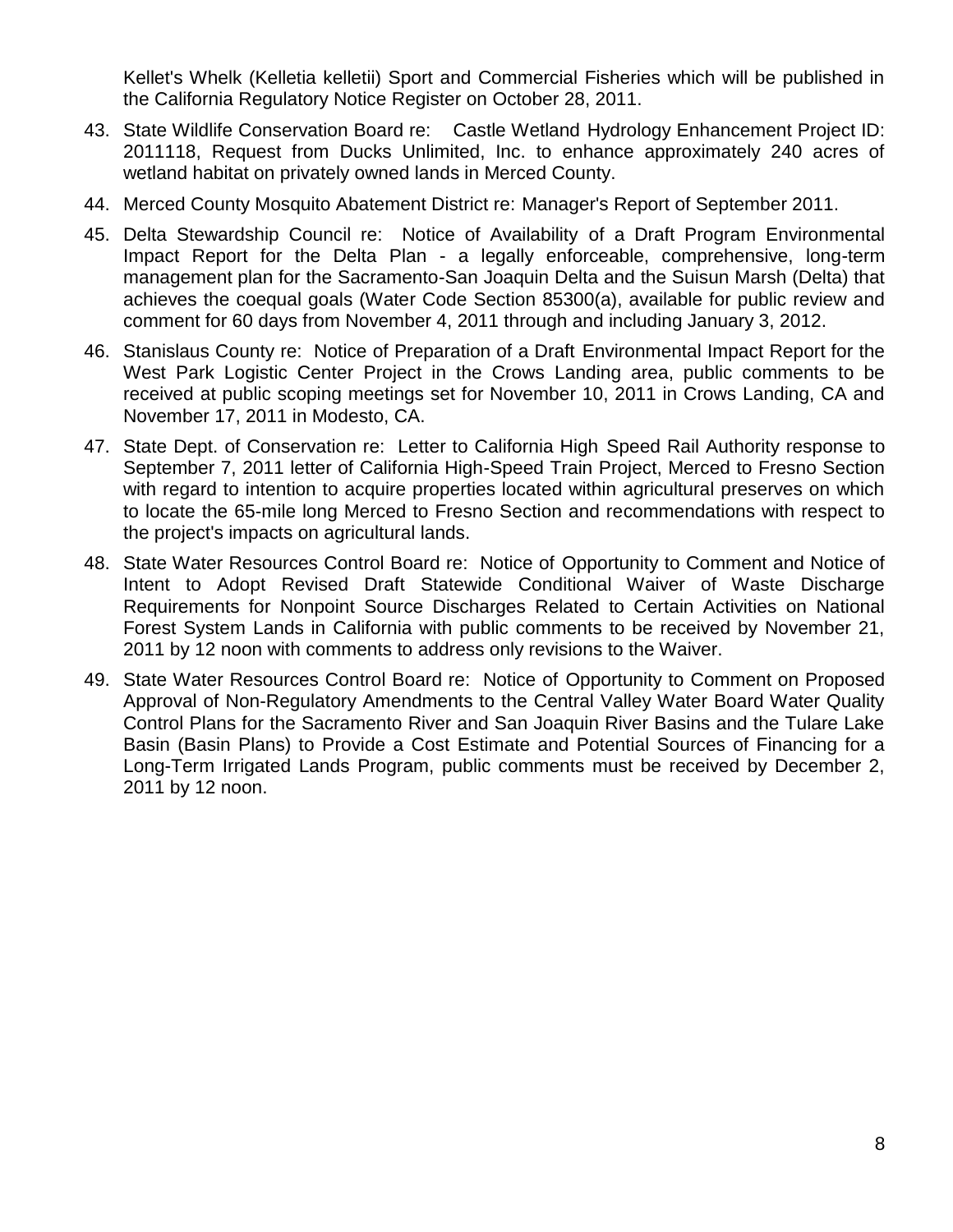#### **10:00 A.M. SCHEDULED ITEM 2011-11-22 PUBLIC OPPORTUNITY**

Treasurer/Tax Collector/Clerk/Registrar of Voters Karen Adams gives a brief statement regarding the sexual harassment claim filed against her and does not believe she has had adequate time to review the complaint and submits a press release regarding the matter.

Mental Health Director Manuel Jimenez introduces the new Assistant Mental Health Director Jean Anderson.

Present: Pedrozo, Walsh, Davis, Kelsey, O'Banion

#### **10:00 A.M. SCHEDULED ITEM 2011-11-22 PLANNING – PUBLIC HEARING**

The Clerk announces consideration of Major Subdivision Application No. MAS11-001 requesting the Reversion of lots back to acreage in the "Fleming Hills" subdivision originally approved as Application No. MAS04-006 approved by the Planning Commission on September 11, 2004 is before the Board for consideration.

Assistant Planning Director Bill Nicholson reviews staff report and states this is only the second Reversion due to the economic decline. Mr. Nicholson also introduces Planner Dave Gilbert who presents a powerpoint presentation.

Supervisor Davis states he has no problem putting the lots back to one parcel but is concerned about fees and taxes not paid on the property since 2007. Supervisor Davis states he would like to see the issue rectified before the item moves forward.

County Counsel James Fincher reviews Government Code 66499.2 which does not allow a county to require tax bonding or taxes be paid before reversion. Mr. Fincher clarifies the property was not owned by Westamerica Bank since 2007, the property was originally owned by a developer that defaulted on the loan which was financed by County Bank, then Westamerica acquired property.

Discussion is had regarding the reversion of the property, back taxes and a two acre parcel owned by the Roth family which is not clarified in the map.

Joseph Mc Gowen, Counsel for Finance Pacific Bonding Company, states he has been working with the owner Westamerica to extend the tax payment and states delinquent taxes were paid at the foreclosure sale. Mr. Mc Gowen clarifies one lot is still owned by the Roth family but agrees it is not clear in the map.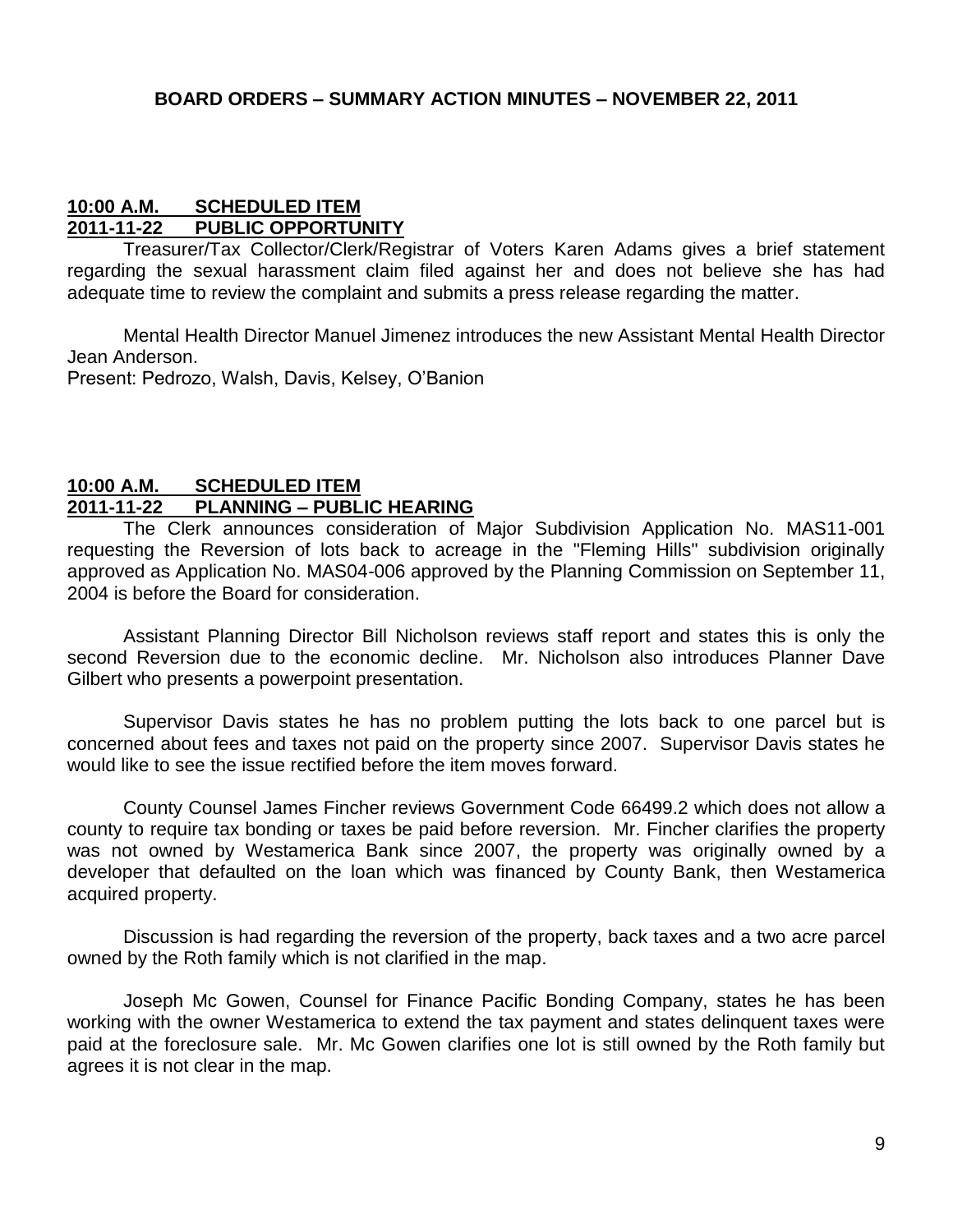Mr. Nicholson states the tentative map does not reflect the two acre parcel being separate from the rest of the parcel.

Further discussion is had regarding the two acre parcel still owned by the Roth family and a correction is needed on the map.

Supervisor O'Banion comments this is a public hearing and the Board needs to open the hearing first.

The Chairman opens the public hearing and asks if there is anyone present wishing to speak. No one speaks. The Chairman closes the public hearing.

Supervisor Davis moves to proceed with the item as recommended, seconded by Supervisor Pedrozo.

Supervisor Walsh states there is clarity needed on the item before he moves forward so he would vote no if the item moves forward. Supervisor Walsh also states the issue should be continued for two weeks.

Supervisor Kelsey states she is in favor of continuing the item until the matter is clarified.

Supervisor Pedrozo asks the maker of the motion if he would like to withdraw his motion.

The motion and second is withdrawn.

Upon motion of Supervisor Walsh, seconded by Supervisor Davis, duly carried, the Board continues Major Subdivision Application No. MAS11-001 requesting the Reversion of lots back to acreage in the "Fleming Hills" subdivision originally approved as Application No. MAS04-006 approved by the Planning Commission on September 11, 2004 to revert 25 recorded single-family residential lots and dedicated public roads into one single 28 acre parcel located at the southwest corner of Fleming Road and Herrod Avenue in the Atwater area for two weeks, until corrections can be made to the final map.

Ayes: Pedrozo, Walsh, Davis, Kelsey, O'Banion

## **ACTION ITEM NO. 35**

#### **2011-11-22 COUNTY EXECUTIVE OFFICE**

The Clerk announces resolution approving remedial action against Merced County Treasurer/Tax Collector/Clerk/Registrar of Voters Karen Adams is before the Board for consideration.

Supervisor Kelsey asks County Executive Officer Larry Combs if the action requested today is adequate.

County Executive Officer Larry Combs states the recommendation staff is making is the only recommendation available to staff for an elected official. Elected Officials are responsible to the people not the Board and the only option the Board has is to publicly censure the official.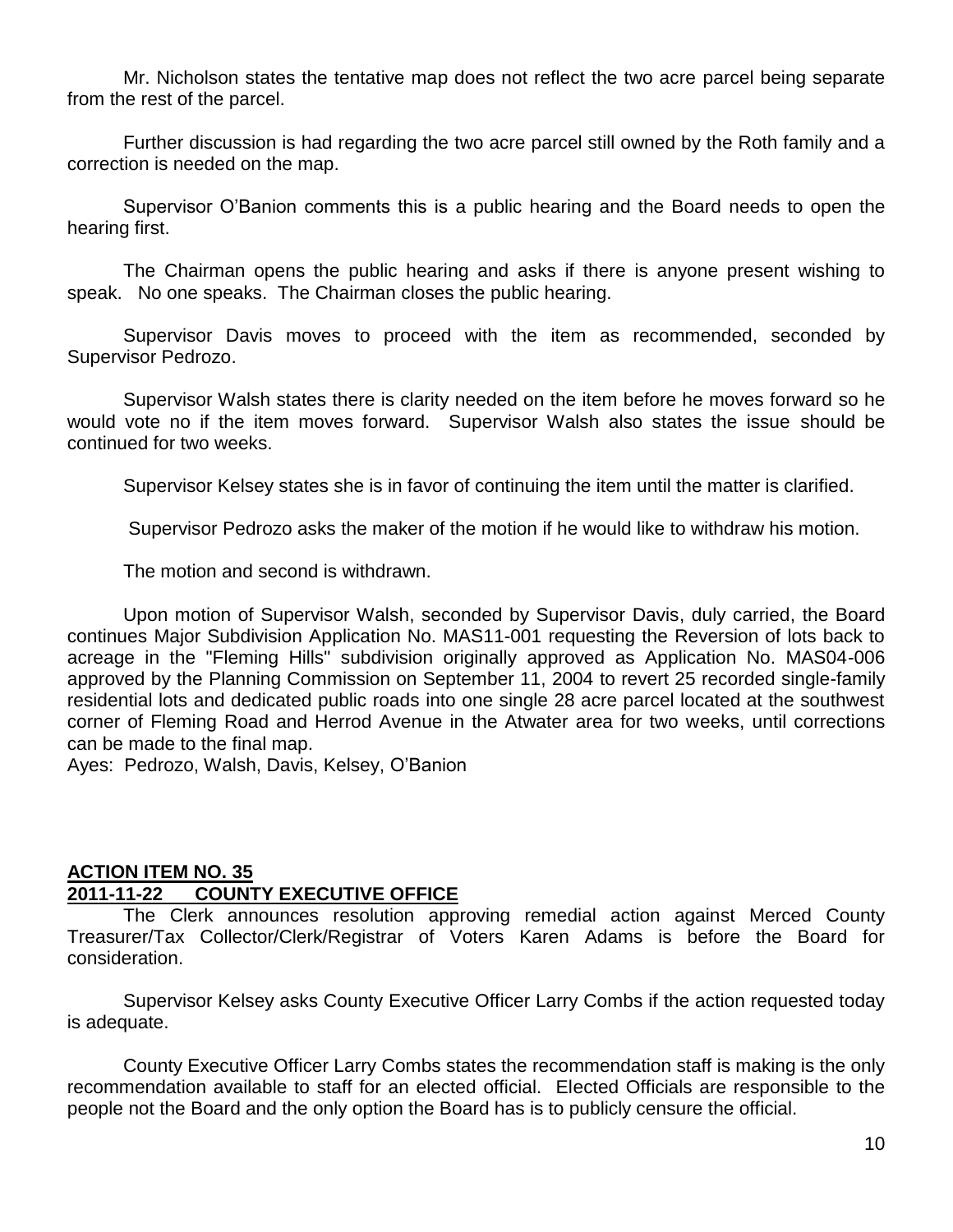Supervisor Kelsey sates concerns regarding the wage scale staying the same.

Mr. Combs reiterates the only option available is before the Board, and the wage scale cannot be reduced until 2015.

The chairman asks if there is anyone from the public wishing to speak. No one speaks.

Supervisor O'Banion states it's a sad day to be in the position to take an action of this type. Supervisor O'Banion also questions Ms. Adams comments regarding inadequate time to review the complaint filed against her.

County Counsel James Fincher reviews the time frame from when the complaint was filed and notifications given and states adequate time was provided.

Lengthy discussion is had regarding the remedial action against Ms. Adams.

Upon motion of Supervisor Davis, seconded by Supervisor O'Banion, duly carried, the Board approves remedial action against Merced County Treasurer/Tax Collector/Clerk/Registrar of Voters Karen Adams and adopts Resolution No. 2011-183. Ayes: Pedrozo, Walsh, Davis, Kelsey, O'Banion

## **ACTION ITEM NO. 36 2011-11-22 COUNTY EXECUTIVE OFFICE**

The Clerk announces approval of the appointment of Registrar of Voters/Elections from Treasurer/Tax Collector/Clerk Registrar of Voters to the Assessor/Recorder effective immediately; Department of Justice pre-clearance authority for the assignment of Registrar of Voters to Assessor/Recorder; temporary transitional pay differential up to a maximum of 7.5%, subject to the approval of the County Executive Officer; amendments to Position and Salary Allocation Resolutions; and Resolution transferring the County Clerk from the Treasurer/Tax Collector/Clerk to the Assessor/Recorder effective the end of the current Treasurer/Tax Collector's term of office is before the Board for consideration.

The Clerk states there are typographic errors that need to be corrected in the Resolutions, where the effective date is January 6, 2014, should state January 5, 2015.

Supervisor Kelsey comments she is not in total support of the temporary pay differential and is concerned with Ms. Adams continuing to receive the same pay and we are paying additional people for same duties, which creates unfunded liabilities. Supervisor Kelsey also states she is not happy with the proposal but is not going to oppose it, she believes people should get paid for what they do, and supports the transfer of duties.

Supervisor O'Banion states he motioned to approve the action and believes we need to move forward with the recommendation of staff and this also gives an opportunity to look further and evaluate what can be done with elections department. Supervisor O'Banion also states the